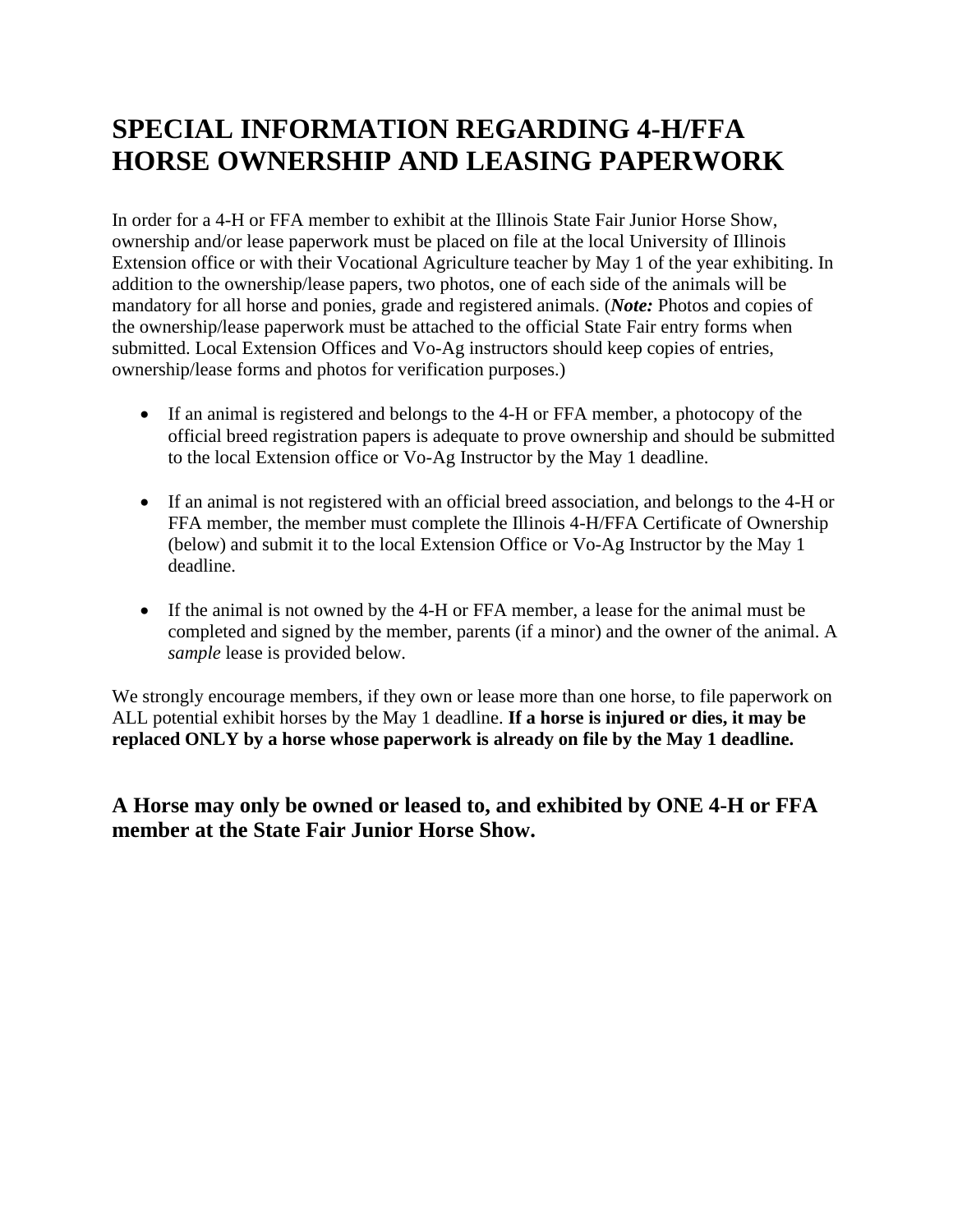## **ILLINOIS 4-H CERTIFICATE OF OWNERSHIP**

֖֖֖֚֚֚֚֬֝֬

<u>.</u>

I certify that I own the horse described below and plan to exhibit said horse at the 2021 Illinois State Junior Horse Show.

Signature of 4-H Member

I certify that the above statement is correct.

 Signature of Parent/Guardian (If member is under 18 years of age.)

**Name of Horse:**

**Description of Horse:**  *Color Height Markings* 

**Attach Two Photo(s) of Horse:** (One photo per side.)